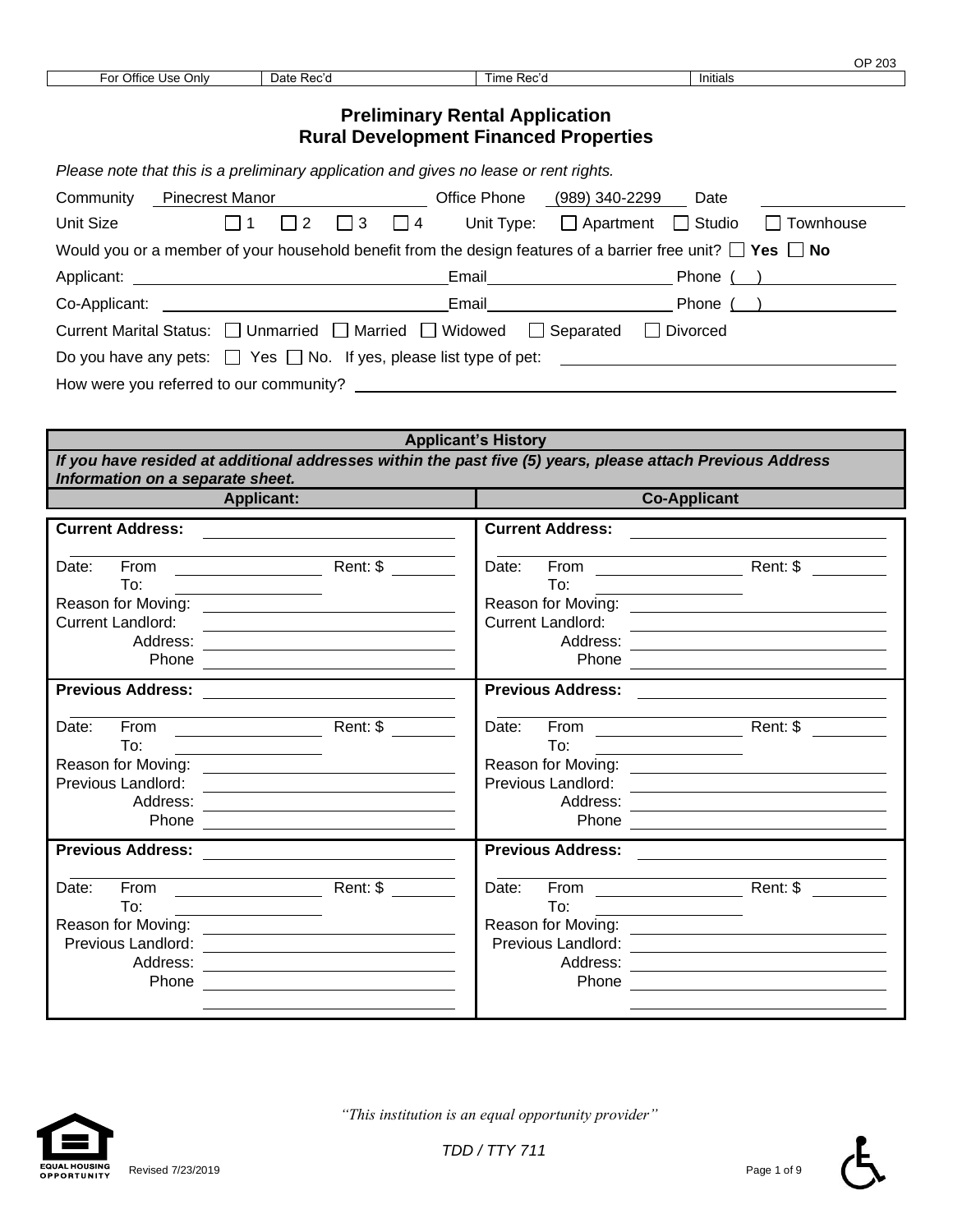Please list all persons that will occupy the residence.

| Name                          | Maiden Name     |               | Relationship of Head | Social Security |
|-------------------------------|-----------------|---------------|----------------------|-----------------|
| (First, Middle Initial, Last) | (If Applicable) | Date of Birth | Of Household         | Number          |
| . .                           |                 |               | Head of Household    |                 |
| ۷.                            |                 |               |                      |                 |
| ు.                            |                 |               |                      |                 |
| 4.                            |                 |               |                      |                 |
| э.                            |                 |               |                      |                 |
| 6.                            |                 |               |                      |                 |

|                                     |            |           | <b>Employment</b>                   |            |            |
|-------------------------------------|------------|-----------|-------------------------------------|------------|------------|
| Applicant                           |            |           | Co-Applicant                        |            |            |
| Employer:                           |            |           | Employer:                           |            |            |
| Address:                            |            |           | Address:                            |            |            |
|                                     |            |           |                                     |            |            |
| Phone:                              |            |           | Phone:                              |            |            |
| Length of Employment:               |            |           | Length of Employment:               |            |            |
| Position Held:                      |            |           | Position Held:                      |            |            |
| Salary/Wage:                        |            | Per:      | Salary/Wage:                        |            | Per:       |
| Supervisor:                         |            |           | Supervisor:                         |            |            |
| Status:                             | Full-Time: | Part-Time | Status:                             | Full-Time: | Part-Time: |
| List average hours per week worked: |            |           | List average hours per week worked: |            |            |

**Total household income from all other sources (i.e. social security pension, child support, Section 8 Voucher, etc):**

|                                                                                                                                                                                                   | Amount: \$                    | Frequency: <u>__________________</u> |
|---------------------------------------------------------------------------------------------------------------------------------------------------------------------------------------------------|-------------------------------|--------------------------------------|
| Source:                                                                                                                                                                                           | Amount: \$ __________________ | Frequency: __________________        |
| Source:                                                                                                                                                                                           | Amount: \$                    | Frequency: ________________          |
| Do you or any member of your household engage in current illegal use or illegal distribution of a controlled substance or<br>have you previously been convicted of the same? $\Box$ Yes $\Box$ No |                               |                                      |
| If you answered "yes" to the above question, have you successfully completed a controlled substance abuse program or<br>are you presently enrolled in such a program? $\Box$ Yes $\Box$ No        |                               |                                      |
| Have you or any member of your household ever been convicted of a crime? If yes, $\Box$ felony or $\Box$ misdemeanor?                                                                             |                               |                                      |
| Are you, or any member of your household subject to a lifetime sex offender registration requirement by any state?                                                                                |                               |                                      |
| Have you ever received an eviction notice from your current or prior landlord? $\Box$ Yes $\Box$ No                                                                                               |                               |                                      |
| Have you ever had a Landlord / Tenant Judgment / Order or Settlement Agreement entered against you by any court with<br>regard to your previous residency? $\Box$ Yes $\Box$ No                   |                               |                                      |
| Do you, or anyone in your household, or guests, smoke or intend to smoke? $\Box$ Yes $\Box$ No                                                                                                    |                               |                                      |
|                                                                                                                                                                                                   |                               |                                      |



 *"This institution is an equal opportunity provider"*



ʹԷ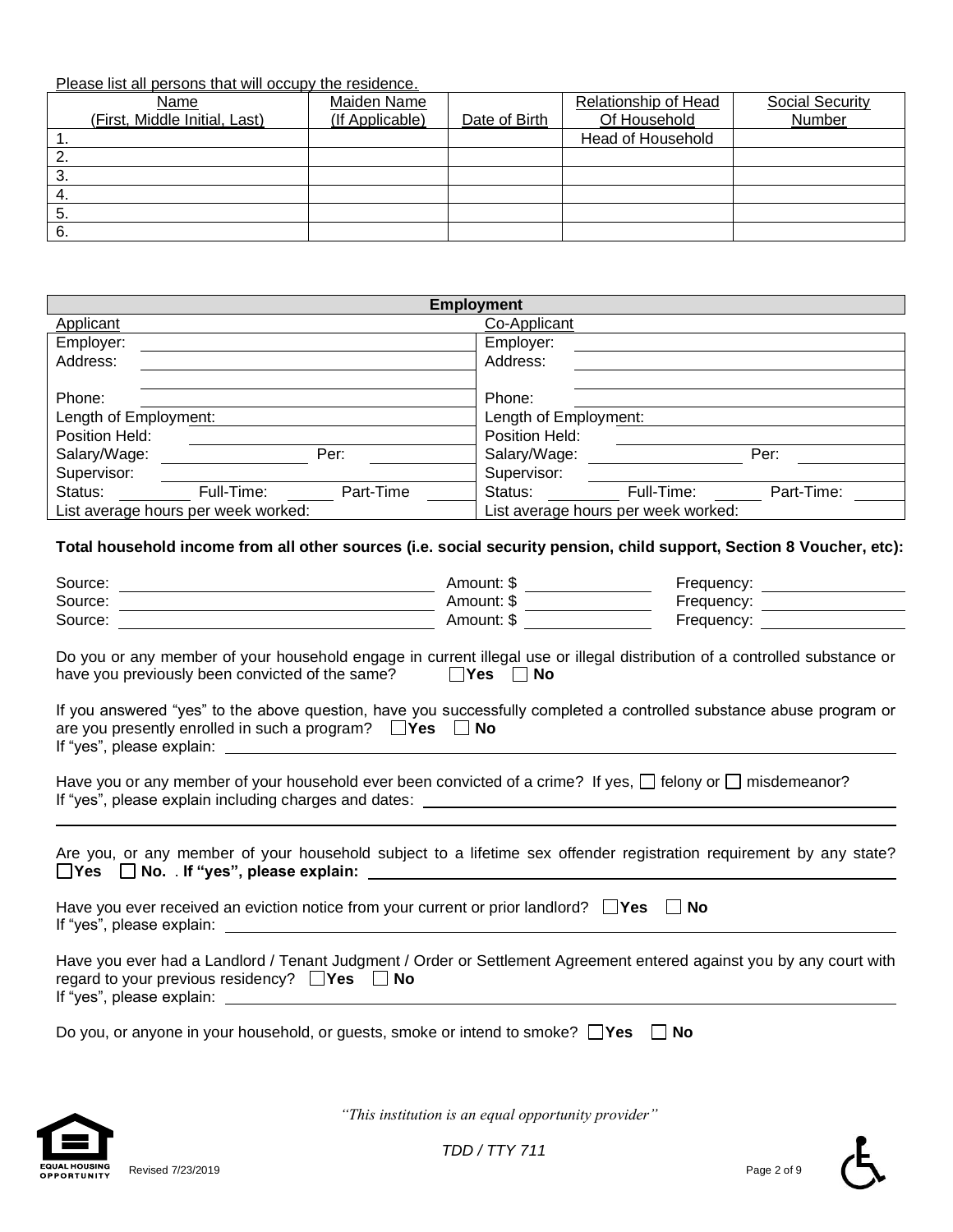#### Provide asset information below: (Including but not limited to: Checking, Savings, Debit Card, Real Estate, 401k, IRA, Stocks, Bonds, etc)

| Type of Assets                                                                                                                                                                                                                                                                                                                 | Name of Bank,        |                       | Balance/             | Rate of  |          |                    |  |
|--------------------------------------------------------------------------------------------------------------------------------------------------------------------------------------------------------------------------------------------------------------------------------------------------------------------------------|----------------------|-----------------------|----------------------|----------|----------|--------------------|--|
|                                                                                                                                                                                                                                                                                                                                | <b>Stock or Bond</b> | <b>Account Number</b> | <b>Current Value</b> | Interest | Dividend | <b>Real Estate</b> |  |
| $\overline{1}$ .                                                                                                                                                                                                                                                                                                               |                      |                       |                      |          |          |                    |  |
| 2.                                                                                                                                                                                                                                                                                                                             |                      |                       |                      |          |          |                    |  |
| $\overline{3}$ .                                                                                                                                                                                                                                                                                                               |                      |                       |                      |          |          |                    |  |
| $\overline{4}$ .                                                                                                                                                                                                                                                                                                               |                      |                       |                      |          |          |                    |  |
| 5.                                                                                                                                                                                                                                                                                                                             |                      |                       |                      |          |          |                    |  |
| Have you disposed of any assets in the last two years? $\Box$ Yes $\Box$ No<br>If "yes", please list asset and value received:<br>Are you a student? $\Box$ Yes $\Box$ No. If yes: $\Box$ Part-time student<br>Full-time student<br>$\mathbf{1}$<br>Are any members of your household full-time students? $\Box$ Yes $\Box$ No |                      |                       |                      |          |          |                    |  |
| Have you or any member of your household lived in subsidized housing? $\Box$ Yes $\Box$ No<br>If "yes", when and where?                                                                                                                                                                                                        |                      |                       |                      |          |          |                    |  |
| Have you ever committed fraud in a subsidized housing program or been requested to repay money for knowingly<br>misrepresenting information for such housing programs? $\Box$ Yes $\Box$ No<br>If "yes", please explain:                                                                                                       |                      |                       |                      |          |          |                    |  |

#### **ADJUSTMENTS FOR INCOME:**

Some applicants may qualify for a medical adjustment or other income adjustment. Do you qualify for any of the following:

| Are you disabled or over the age of 62 years?<br>If yes, do you have medical expenses that are not covered by insurance? | ⊥∃ Yes<br>∏ Yes      | l No.<br>$\Box$ No |
|--------------------------------------------------------------------------------------------------------------------------|----------------------|--------------------|
| Do you pay childcare expenses that allow you to work or attend school?                                                   | $\Box$ Yes $\Box$ No |                    |
| Do you pay expenses for care of an individual with disabilities that allow you to work?                                  | $\Box$ Yes $\Box$ No |                    |



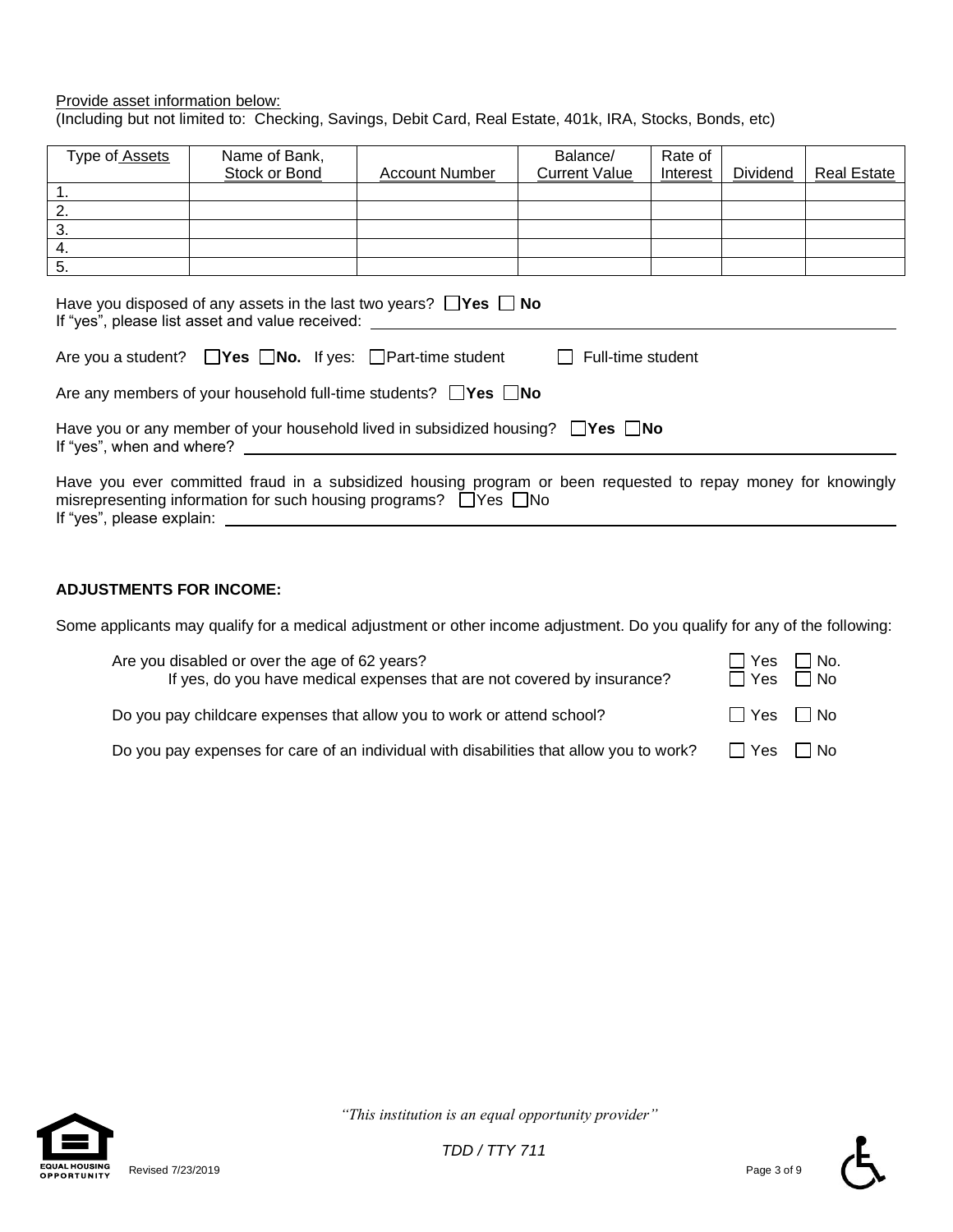|      | <b>PERSONAL REFERENCES:</b> List 3 people (not related to you) that we can call for a personal reference: |  |  |  |  |
|------|-----------------------------------------------------------------------------------------------------------|--|--|--|--|
| Name | <b>Address/City/Zip</b><br><b>Telephone Number</b><br><b>Relationship</b>                                 |  |  |  |  |
|      |                                                                                                           |  |  |  |  |
| Ζ.   |                                                                                                           |  |  |  |  |
| ు.   |                                                                                                           |  |  |  |  |

Applicant's certification that the unit applied for will be the applicant household's primary residence and it does/will not maintain a separate subsidized rental unit in a different location.

I fully understand that Title 18, Section 1001 of the United States Code states that a person is guilty of a felony for knowingly and willingly making false or fraudulent statements to any department or agency of the United States. I therefore, certify that the foregoing information is true and complete to the best of my knowledge. I authorize inquiries to be made to verify the statements above. Falsified statements shall be grounds for eviction.

I/We certify that the rental unit which I/We will occupy will be my/our primary residence and further certify that I/We do not and will not maintain a separate subsidized rental unit in a different location. I acknowledge that I am responsible to inform the office of any changes to any part of this application (i.e. address, phone, income).

Additional information will be required at a later date to complete the processing for residency.

**The information contained in this application is treated confidentially. No information will be revealed to anyone without the express written consent of the applicant.**

Head of Household **Example 20** Date Co-Applicant, Spouse/Co-Head Date



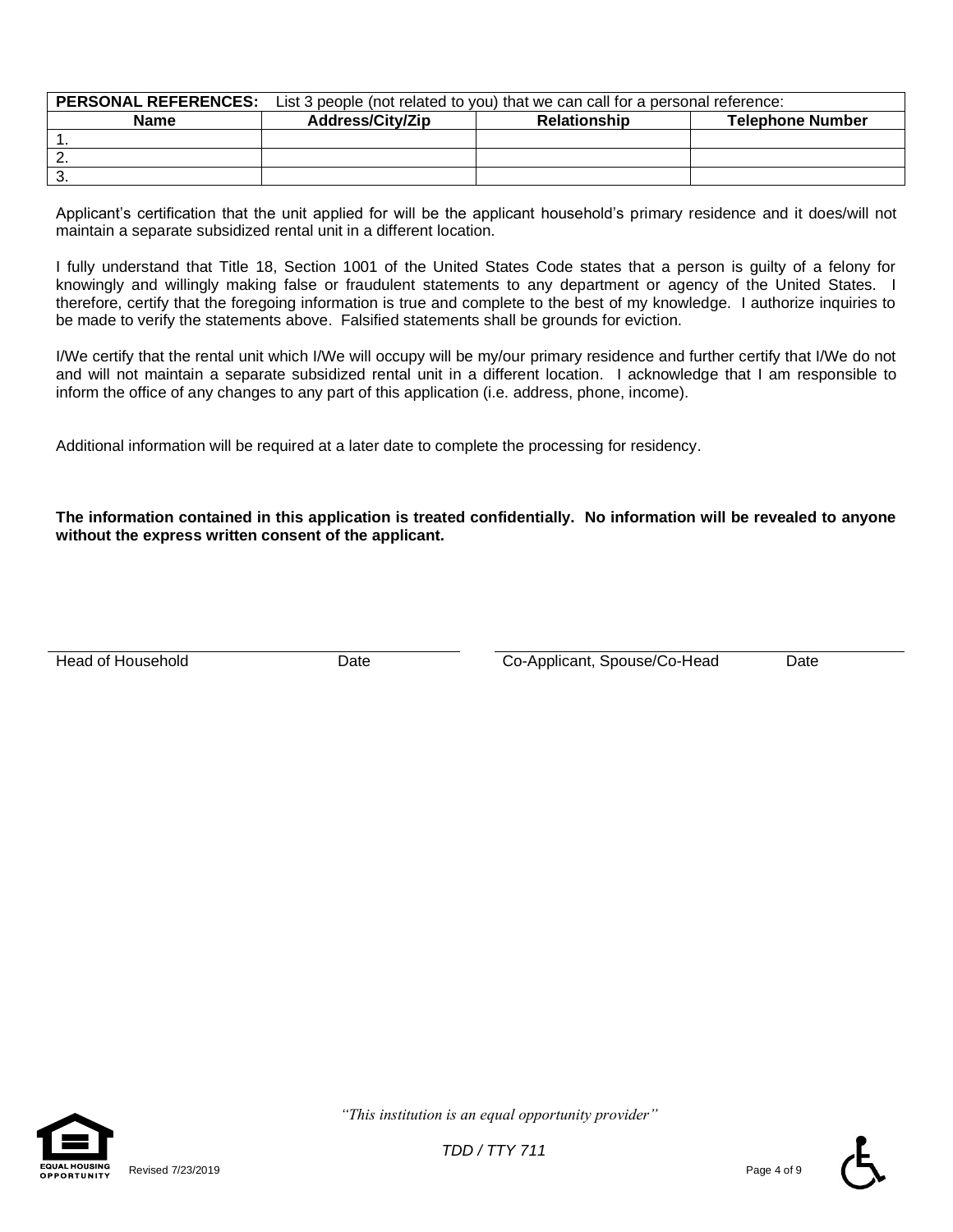## **RACE AND ETHNIC DATA REPORTING Rural Development Financed Properties**

The information regarding race, ethnicity, and sex designation solicited on this application is requested in order to assure the Federal Government, acting through the Rural Housing Service that the Federal laws prohibiting discrimination against tenant applications on the basis of race, color, national origin, religion, sex, familial status, age, and disability are complied with. You are not required to furnish this information, but are encouraged to do so. This information will not be used in evaluating your application or to discriminate against you in any way. However, if you choose not to furnish it, the owner is required to note the race, ethnicity, and sex of individual applicants on the basis of visual observation or surname.

| <b>APPLICANT</b> |                                               | <b>CO-APPLICANT</b> |                                               |  |  |
|------------------|-----------------------------------------------|---------------------|-----------------------------------------------|--|--|
|                  | <b>ETHNICITY:</b>                             |                     | <b>ETHNICITY:</b>                             |  |  |
|                  | Hispanic or Latino                            |                     | Hispanic or Latino                            |  |  |
|                  | Not Hispanic or Latino                        | $\sim$              | Not Hispanic or Latino                        |  |  |
|                  |                                               |                     |                                               |  |  |
|                  | <b>RACE (Mark one or more):</b>               |                     | <b>RACE (Mark one or more):</b>               |  |  |
|                  | (1) American Indian/Alaska Native             |                     | (1) American Indian/Alaska Native             |  |  |
|                  | (2) Asian                                     |                     | (2) Asian                                     |  |  |
|                  | (3) Black or African American                 |                     | (3) Black or African American                 |  |  |
|                  | (4) Native Hawaiian or Other Pacific Islander |                     | (4) Native Hawaiian or Other Pacific Islander |  |  |
|                  | (5) White                                     |                     | (5) White                                     |  |  |
|                  | GENDER:                                       |                     | GENDER:                                       |  |  |
|                  | Male                                          |                     | Male                                          |  |  |
|                  | Female                                        |                     | Female                                        |  |  |



 *"This institution is an equal opportunity provider"*

*TDD / TTY 711*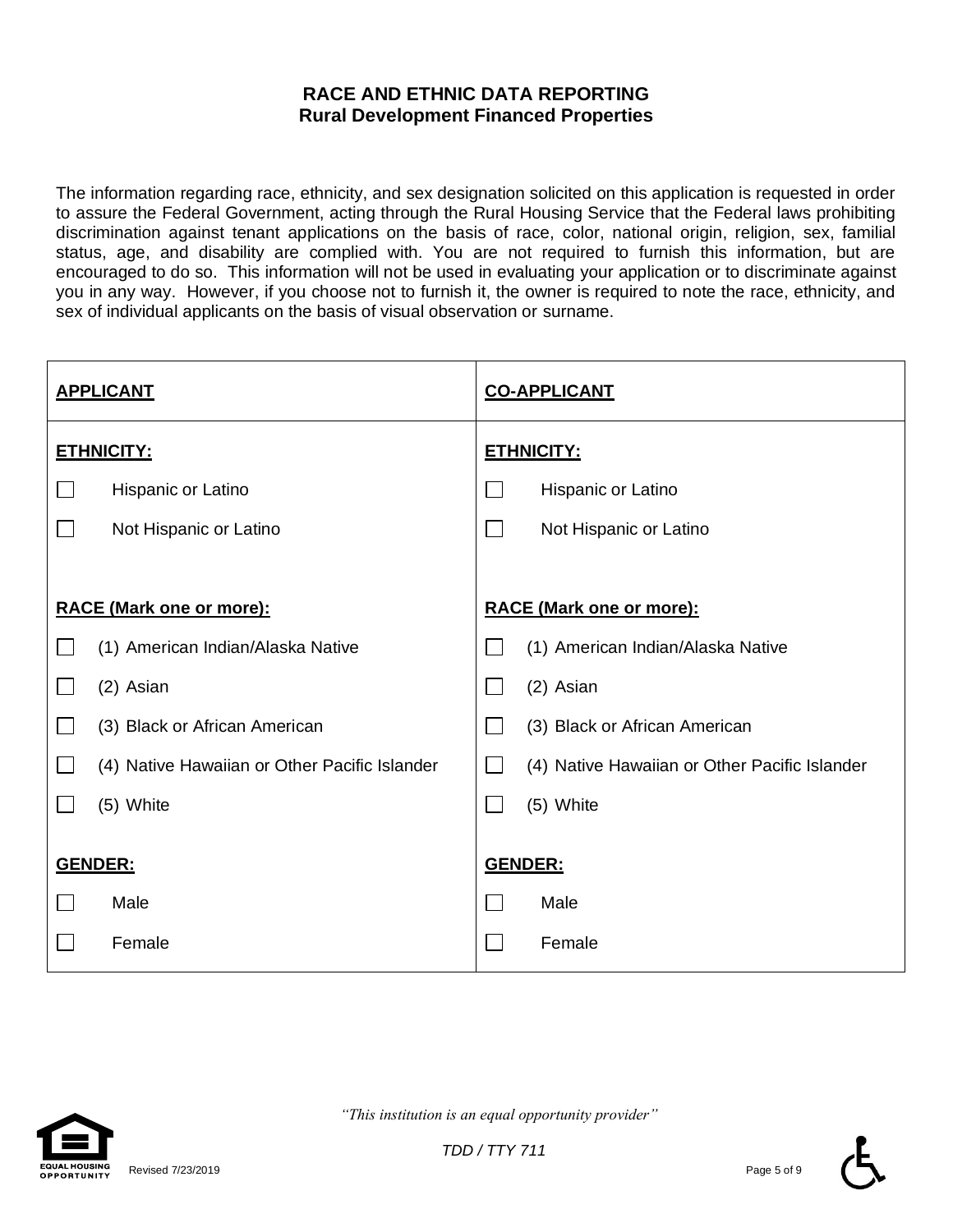## **DISCLOSURE UNDER FAIR HOUSING REPORTING ACT AND AUTHORIZATION**

KMG Prestige, Inc., Affinity Property Management, LLC. and/or Pinecrest Manor Apartments is requesting a copy of your Consumer Report or Credit Report to assist it in its consideration for:



Employment purposes, or

Housing at Pinecrest Manor Apartments

We are required as part of our screening process to secure a Consumer Report on you to assist us in our determination. Under the Fair Credit Reporting Act, 15 U.S.C.A. 1681 et seq. we must first seek your written consent to obtain your consumer or credit report. The information obtained will not be used in violation of any applicable Federal or State law.

Pursuant to the Fair Credit Reporting Act, 15 U.S.C.A. 1681a the following definitions are provided to you:

"Consumer" means an individual.

"Consumer Report" means any written, oral, or other communication of any information by a consumer reporting agency bearing on a consumer's credit worthiness, credit standing, credit capacity, character, general reputation, personal characteristics, or mode of living which is used or expected to be used or collected in whole or in part for the purpose of serving as a factor in establishing the consumer's eligibility for a) credit or insurance to be used primarily for personal, family, or household purposes; b) employment purposes; or c) any other purpose authorized in the act.

"Investigative Consumer Report" means a consumer report or portion thereof in which information on a consumer's character, general reputation, personal characteristics, or mode of living is obtained through personal interviews with neighbors, friends, or associates of the consumer reported on or with others with whom he is acquainted or who may have knowledge concerning any such items of information.

"Employment Purposes" means a report for the purpose of evaluating a consumer for employment, promotion, reassignment or retention as an employee.

"Adverse Action" means (i) a denial of employment or any other decision for employment purposes that adversely affects any current or prospective employee; (ii) a denial or cancellation of, an increase in any charge for, or any other adverse or unfavorable change in the terms of credit or any license or other reasons described in section 168b(a)(3)(D) of the Act; or (iii) an action or determination that is made in connection with an application that was made by, or a transaction that was initialed by, any consumer, or in connection with a review of an account under the act and adverse to the interests of the consumer.

In accordance with the company policy we must obtain your consent in writing authorizing us to obtain a "Consumer Report" and/or Investigative Report on you for **employment** purposes. Upon receipt of your written authorization, we will obtain the written report. If we consider any information in that report which directly and adversely affects you in our employment related decision, you will be provided with a copy of the Consumer Report and a summary of your rights under the FCRA before a decision is final. Alternatively, you may contact the Federal Trade Commission about your rights under the Fair Credit Reporting Act.



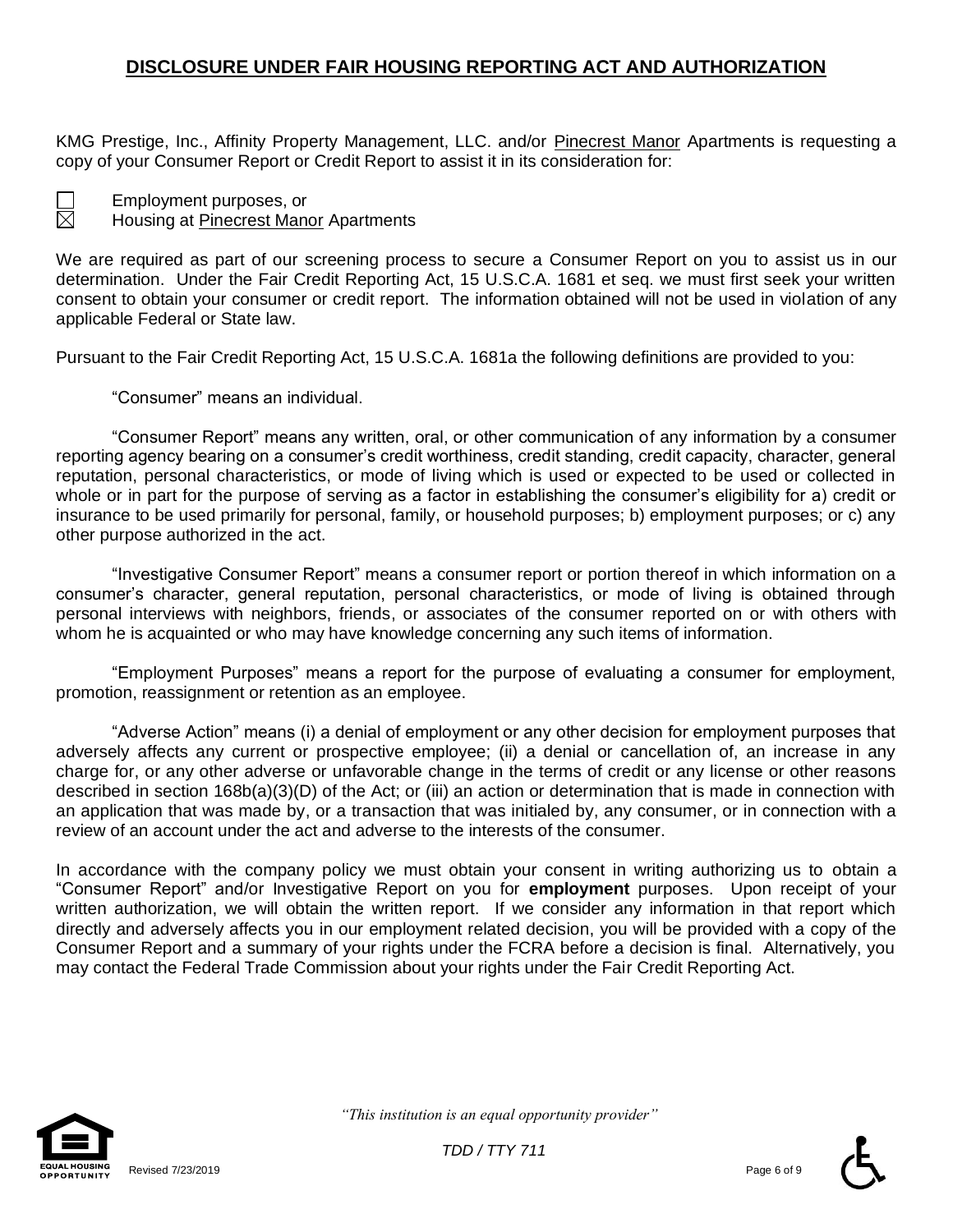If we are obtaining a "Credit Report" with respect to your application for **housing**, and should your application be rejected due to information contained on your credit report you will be provided with the name and address of the local credit bureau where within sixty (60) days of rejection, you can obtain a free copy of your credit report, dispute it's accuracy, and provide a consumer statement describing your position if you dispute the credit report. Pursuant to the Fair Debt Credit Reporting Act you will have the right to put into your report a statement explaining your position on the item under dispute. For further information, contact your State or Local consumer protection agency or your State Attorney General's office.

**I have read the foregoing information referred to as a Fair Credit Reporting Disclosure and now hereby authorize KMG Prestige, Inc., Affinity Property Management, LLC**.**, and/or Pinecrest Manor Apartments to obtain a Consumer Report, Credit Report or Investigative Report on me from a consumer reporting agency or company for:**

Employment purposes Housing purposes

Both

**I understand that KMG Prestige, Inc., Affinity Property Management, LLC., and/or the Apartment Community referenced above will rely upon the information contained in the report. I further understand that I have rights to dispute any adverse decision which may be made against me by KMG Prestige, Inc., Affinity Property Management, LLC., and/or the Apartment Community. As set forth in the disclosure, I may seek additional advice or assistance from my local consumer protection agency or Attorney General's office.**

**I acknowledge that I have received a copy of this document for my records.**

| Applicant | Date |
|-----------|------|
| Applicant | Date |
| Witness   | Date |



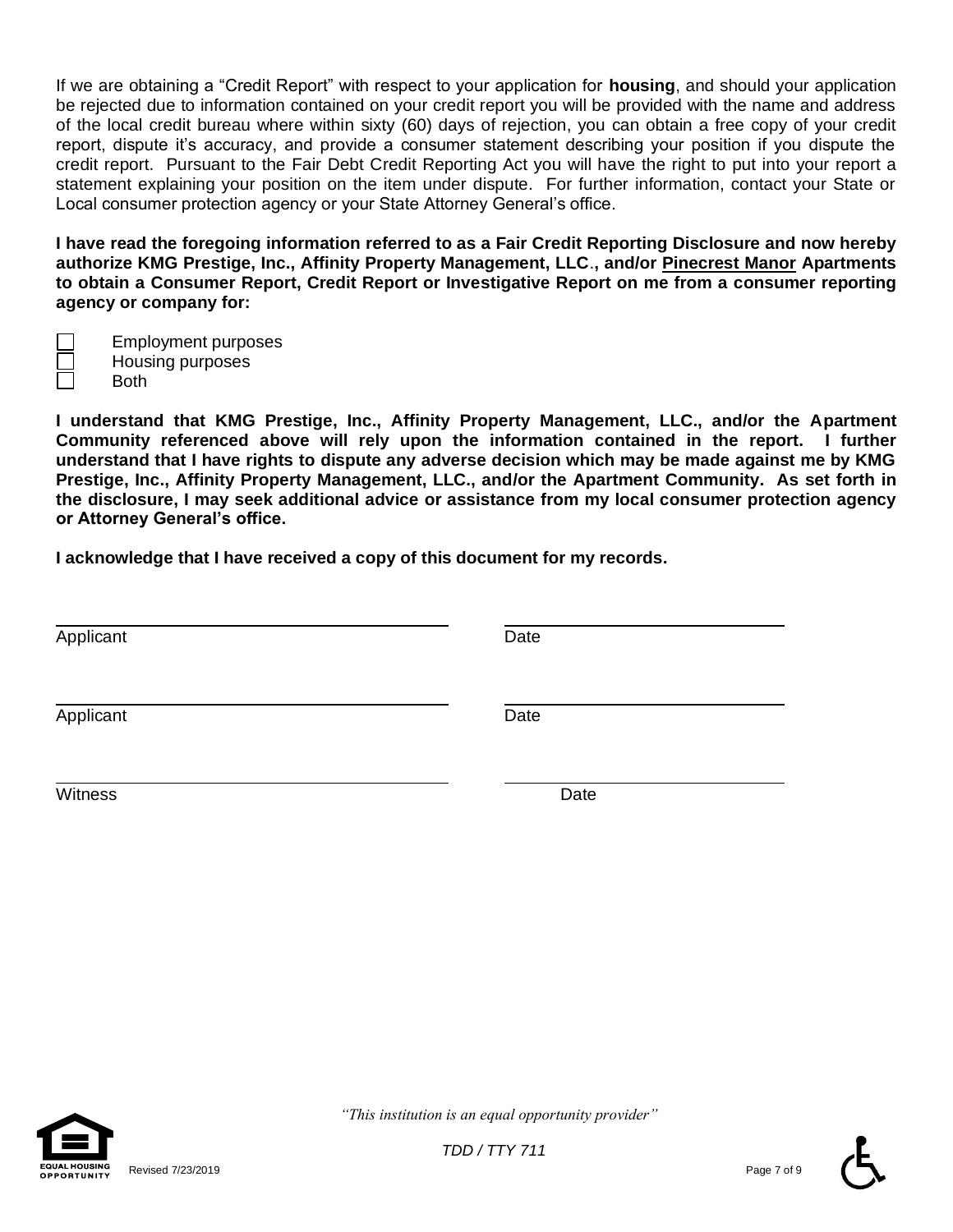#### **AUTHORIZATION FOR CRIMINAL HISTORY CHECK**

**NOTICE TO APPLICANTS**: The information requested below is for the sole purpose of conducting a background investigation, which includes, among other things, a criminal conviction check. The existence of a prior criminal conviction will not necessarily make you ineligible for housing with KMG Prestige. It is KMG Prestige's policy to evaluate any adverse information obtained in the background investigation based on a range of factors including, but not limited to rental history. Information regarding age, sex and race will not be a factor in any housing decision.

| Full Name (no nicknames)<br>Maiden Names(s), Nickname(s), Other Name(s) (please include dates used)                                                                                                                                                                                                                                                                                                                                                                                                                                                                                                                                                                                                                                                                 |                                    |  | <b>Male</b><br>Female             |                            |
|---------------------------------------------------------------------------------------------------------------------------------------------------------------------------------------------------------------------------------------------------------------------------------------------------------------------------------------------------------------------------------------------------------------------------------------------------------------------------------------------------------------------------------------------------------------------------------------------------------------------------------------------------------------------------------------------------------------------------------------------------------------------|------------------------------------|--|-----------------------------------|----------------------------|
|                                                                                                                                                                                                                                                                                                                                                                                                                                                                                                                                                                                                                                                                                                                                                                     | Date of Birth <b>Exercise 2008</b> |  |                                   |                            |
| <b>Driver's License Number</b>                                                                                                                                                                                                                                                                                                                                                                                                                                                                                                                                                                                                                                                                                                                                      |                                    |  |                                   |                            |
| Is Your Driver's License Valid?                                                                                                                                                                                                                                                                                                                                                                                                                                                                                                                                                                                                                                                                                                                                     | $\sqrt{ }$ Yes<br>$\Box$ No        |  | $\Rightarrow$ Please give details |                            |
| All addresses for the last 7 years: (Street / City / County / State / Years From-To)<br>In the event you do not remember the exact street address, please include a city, state and the approximate dates of<br>residence.<br><b>Street Address</b><br>2. $\frac{1}{2}$ $\frac{1}{2}$ $\frac{1}{2}$ $\frac{1}{2}$ $\frac{1}{2}$ $\frac{1}{2}$ $\frac{1}{2}$ $\frac{1}{2}$ $\frac{1}{2}$ $\frac{1}{2}$ $\frac{1}{2}$ $\frac{1}{2}$ $\frac{1}{2}$ $\frac{1}{2}$ $\frac{1}{2}$ $\frac{1}{2}$ $\frac{1}{2}$ $\frac{1}{2}$ $\frac{1}{2}$ $\frac{1}{2}$ $\frac{1}{2}$ $\frac{1}{2}$<br>4.<br><u> 1989 - Johann Barn, fransk politik (d. 1989)</u><br><u> 1989 - Johann Stein, mars an deutscher Stein und der Stein und der Stein und der Stein und der Stein und der</u> | City                               |  |                                   | County State Years From-To |
| 6.<br>List ALL States you have ever resided in:                                                                                                                                                                                                                                                                                                                                                                                                                                                                                                                                                                                                                                                                                                                     |                                    |  |                                   |                            |

I expressly authorize all personnel, schools, companies, corporations, credit bureaus and law enforcement agencies to supply any and all information concerning my qualifications for employment positions applied for and the information given by me herein. In consideration for being considered for housing, I release KMG Prestige, related entities, as well as any individual or entity providing information, from any and all liability in connection with any inquiries and investigations made, information they give and any decisions made or action taken concerning my employment based on such information. I also do not require a copy of any disclosure of the nature and scope of the investigation. I understand that any offer of apartment rental from KMG Prestige is based upon my successful completion of the background screening. I also understand that I have a right to review all disputed information and to follow up with the law enforcement agency to clear up any discrepancies. This authorization is good for one year from the date of signing.

| Signature | Date |  |
|-----------|------|--|



 *"This institution is an equal opportunity provider"*

*TDD / TTY 711*

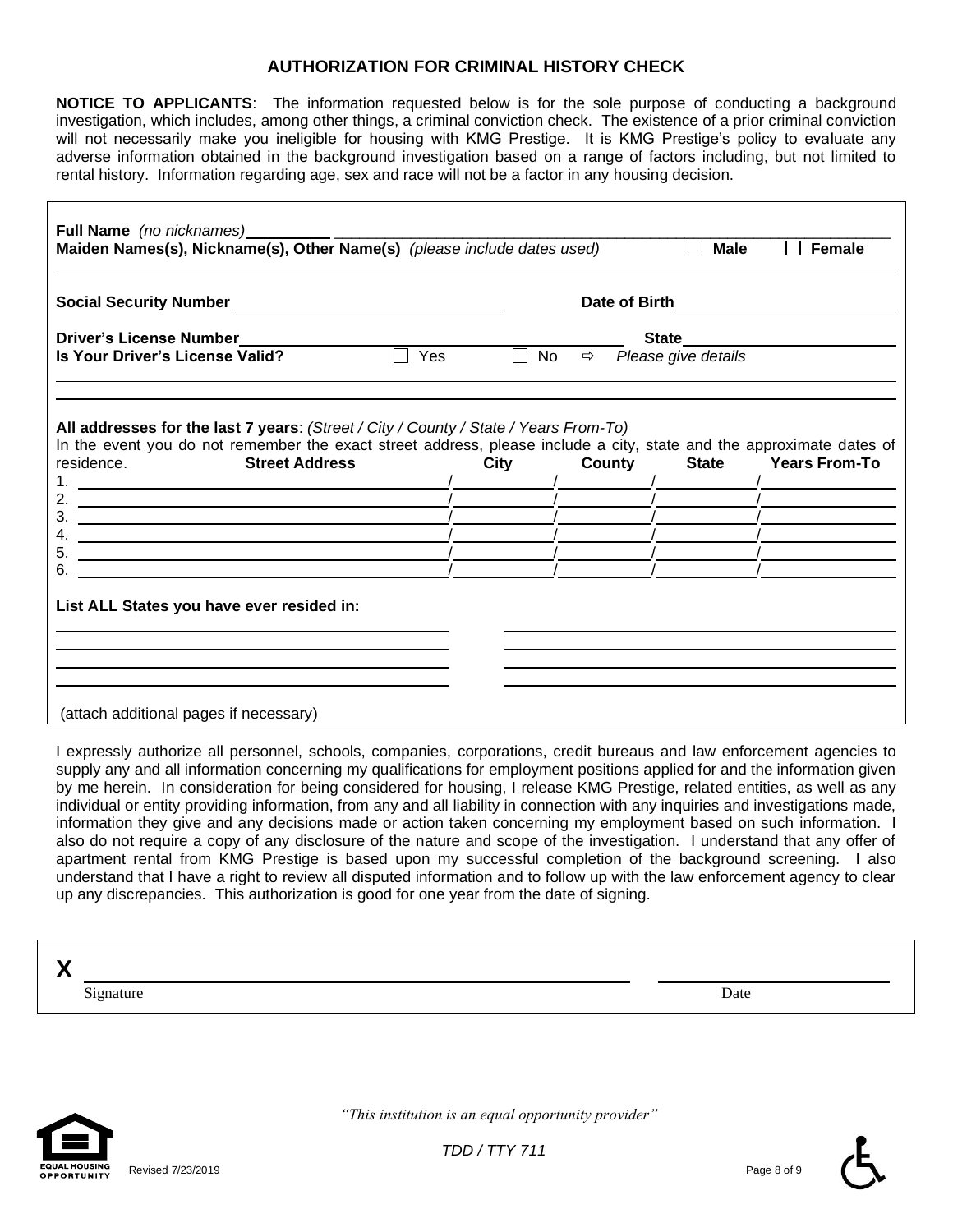#### **Nondiscrimination Statement**

In accordance with Federal civil rights law and U.S. Department of Agriculture (USDA) civil rights regulations and policies, the USDA, its Agencies, offices, and employees, and institutions participating in or administering USDA programs are prohibited from discriminating based on race, color, national origin, religion, sex, gender identity (including gender expression), sexual orientation, disability, age, marital status, family/parental status, income derived from a public assistance program, political beliefs, or reprisal or retaliation for prior civil rights activity, in any program or activity conducted or funded by USDA (not all bases apply to all programs). Remedies and complaint filing deadlines vary by program or incident.

Persons with disabilities who require alternative means of communication for program information (e.g., Braille, large print, audiotape, American Sign Language, etc.) should contact the responsible Agency or USDA's TARGET Center at (202) 720-2600 (voice and TTY) or contact USDA through the Federal Relay Service at (800) 877-8339. Additionally, program information may be made available in languages other than English.

To file a program discrimination complaint, complete the USDA Program Discrimination Complaint Form, AD-3027, found online at [http://www.ascr.usda.gov/complaint\\_filing\\_cust.html](http://www.ascr.usda.gov/complaint_filing_cust.html) and at any USDA office or write a letter addressed to USDA and provide in the letter all of the information requested in the form. To request a copy of the complaint form, call (866) 632-9992. Submit your completed form or letter to USDA by:

- (1) mail: U.S. Department of Agriculture Office of the Assistant Secretary for Civil Rights 1400 Independence Avenue, SW Washington, D.C. 20250-9410;
- (2) fax: (202) 690-7442; or
- (3) email: [program.intake@usda.gov.](mailto:program.intake@usda.gov)

This institution is an equal opportunity provider.

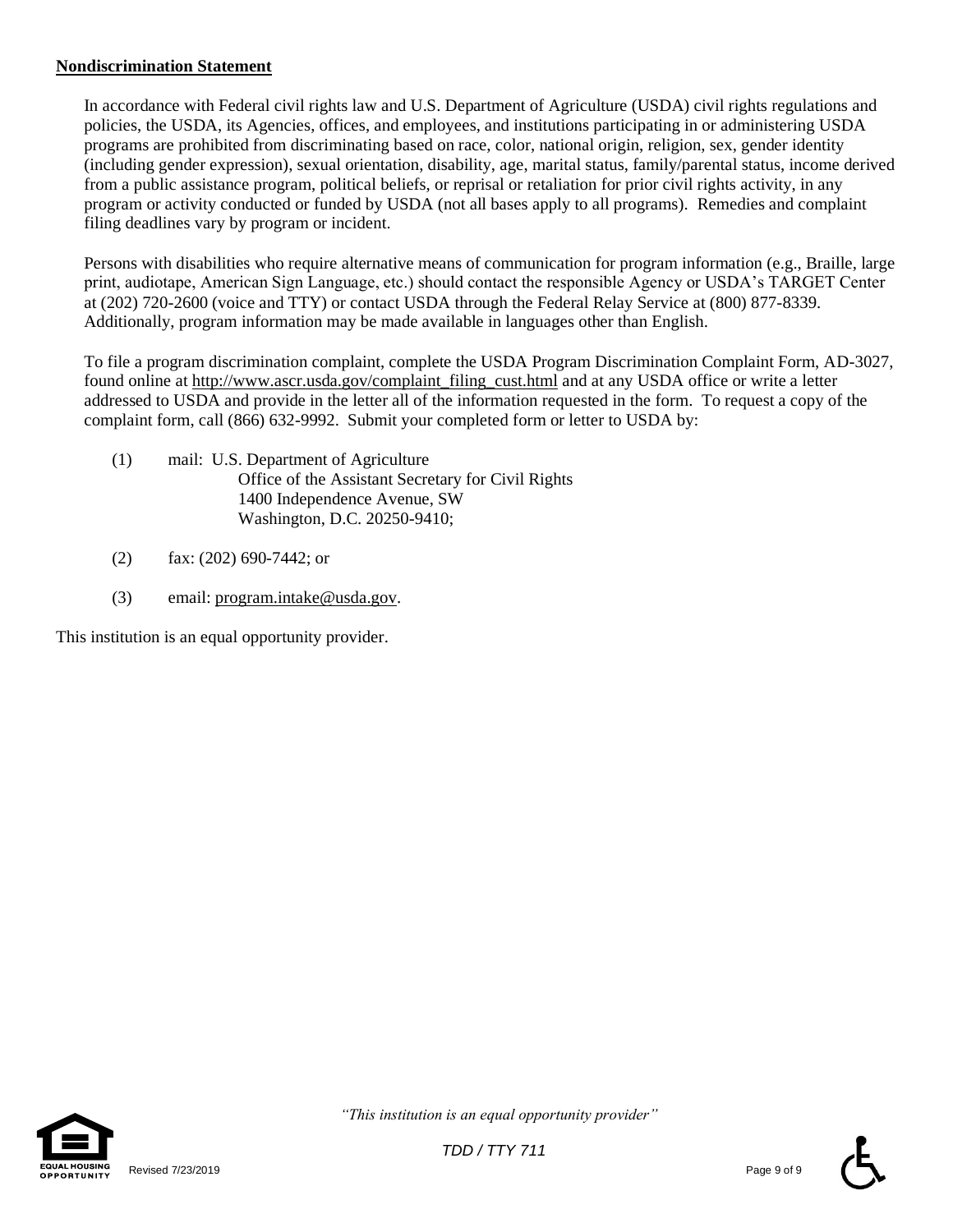

# **Rural Housing and Community Programs**

## *Things You Should Know About USDA Rural Rental Housing*

*Don't risk losing your chances for federally assisted housing by providing false, incomplete, or inaccurate information on your application or recertification*

#### *Penalties for Committing Fraud*

You must provide information about your household status and income when you apply for assisted housing in apartments financed by the U.S. Department of Agriculture (USDA). USDA places a high priority on preventing fraud. If you deliberately omit information or give false information to the management company on your application or recertification forms, you may be:

●Evicted from your apartment; ●Required to pay all the extra eental assistance you received based on faulty information;

- ●Fined;
- ●Put in prison and/or barred from receiving future assistance.

*Your State and local governments also may have laws that allow them to impose other penalties for fraud in addition to the ones listed here.* 

## *How To Complete Your Application*

When you meet with the landlord to complete your application, you must provide information about:

- **All Household Income.** List all sources of money that you receive. If any other adults will be living with you in the apartment, you must also list all of their income. Sources of money include:
	- –Wages, unemployment and disability compensation, welfare payments, alimony, Social Security benefits, pensions, etc.;
	- –Any money you receive on behalf of your children, such as child support, children's Social Security, etc.;
	- –Income from assets such as interest from a savings account, credit union, certificate of deposit, stock dividends, etc.;
	- –Any income you expect to receive, such as a pay raise or bonus.
- ●**All Household Assets.** List all assets that you have. If any other adults will be living with you, you must also list all of their assets. Assets include:
	- –Bank accounts, savings bonds, certificates of deposit, stocks, real estate, etc.;
	- –Any business or asset you sold in the last 2 years for less than its full value, such as selling your home to your children.

●**All Household Members.** List the names of all the people, including adults and children, who will actually live with you in the apartment, whether or not they are related to you.

#### *Ask for Help if You Need It*

If you are having problems understanding any part of the application, let the landlord know and ask for help with any questions you may have. The landlord is trained to help you with the application process.

#### *Before You Sign the Application*

- Make sure that you read the entire application and understand everything it says;
- Check it carefully to ensure that all the questions have been answered completely and accurately;
- Don't sign it unless you are sure that there aren't any errors or missing information.

By signing the application and certification forms, you are stating that they are complete to the best of your knowledge and belief. Signing a form when you know it contains misinformation is considered fraud.

- The management company will verify your information. USDA may conduct computer matches with other Federal, State or private agencies to verify that the income you reported is correct;
- Ask for a copy of your signed application and keep a copy of it for your records.

## *Tenant Recertification*

Residents in USDA-financed assisted housing must provide updated information to the management company at least once a year. Ask your landlord when you must recertify your income.

You must **immediately** report:

- ●Any changes in income of \$100 or more per month;
- ●Any changes in the number of household members.

For your annual recertification, you must report:

- ●All income changes, such as increases in pay or benefits, job change or job loss, loss of benefits, etc., for any adult household member;
- ●Any household member who has moved in or out;
- All assets that you or your adult housemates own, or any assets that were sold in the last 2 years for less than their full value.